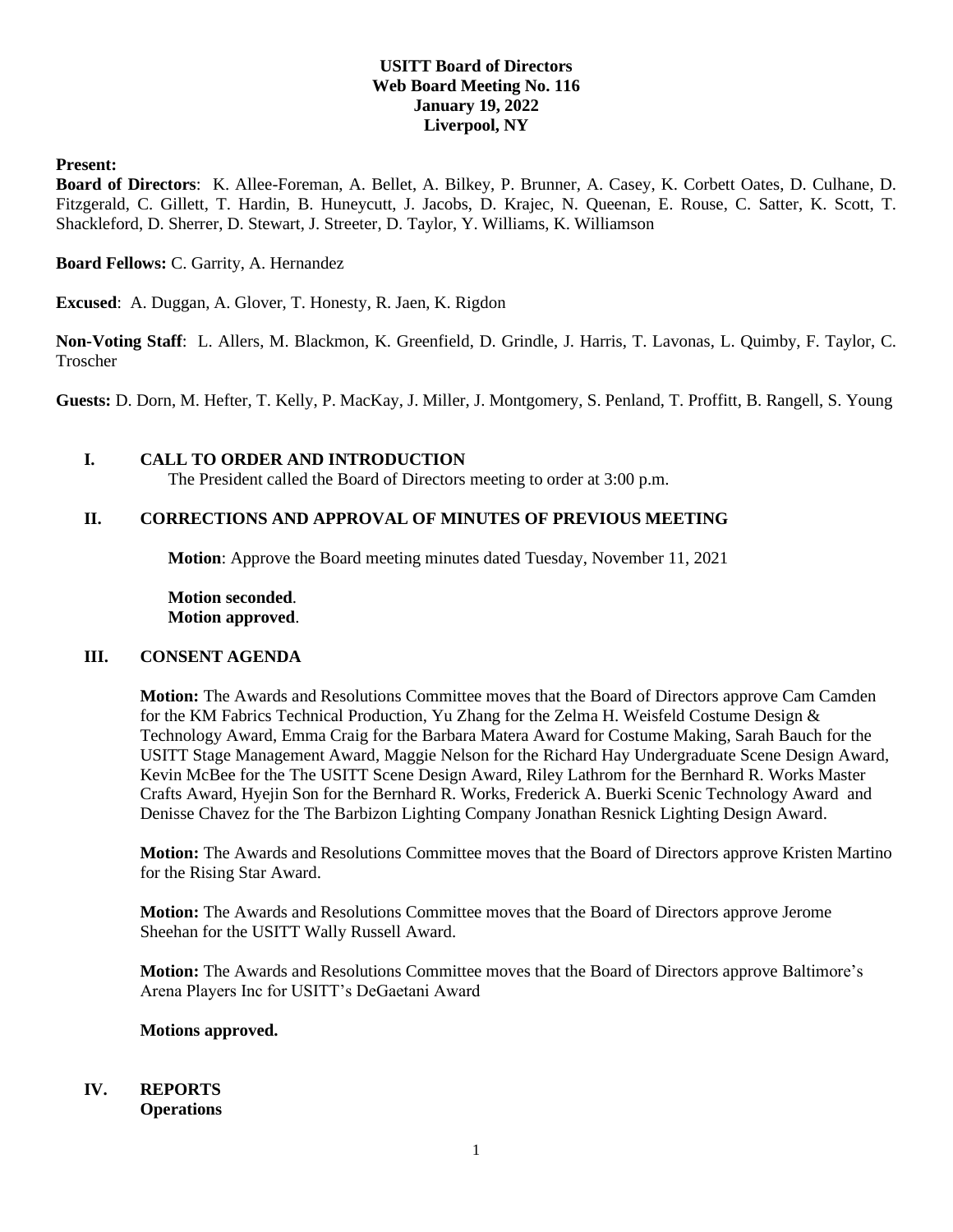**A. Executive Director**, **David Grindle –** David informed the Board that his report stands as posted.

### **Governance**

**B. Secretary, Paul Brunner –** Paul reviewed amendments that were made to the USITT Bylaws since the November meeting with the Board.

**Motion:** Approve the USITT Bylaws, as amended, to take effect July 1, 2022. Endorse the Bylaws Committee continued efforts to work closely with existing committees, elected and appointed volunteers, and staff to update operational policies and procedures. As always, policies are subject to Board approval.

### **Motion Approved.**

**President, Carolyn Satter –** Carolyn gave an update on the Development Committee and the success of the Setting the Next Stage Campaign. The planned goal of \$300,000 became a realization of \$600,000. In the Fall of 2021, the members of the Development Committee have been asked to send personal thank you' s to those who have contributed to the Institute and will continue to do so.

**Scenic Design Forum –** A working group of seasoned, late career Scenic Designer professionals has been developed to advance fundraising goals. Part of their goals are to have each member contribute \$150 annually to the Institute and be there to volunteer their time and resources. They also want to provide membership to early and mid-career scenic designers. The group will be available for portfolio reviews, award judication, and participating on panels. They have a mission drafted, they will be offering their services in Baltimore, and will be putting forth to the Board asking for recognition.

**Completion of 100% Board Giving** – Carolyn thanked the Board for all those who answered her request at the August Board meeting to reach the goal of 100% completion of Board giving. To date there is only on member left to donate. Completion of 100% bord giving not only provides financial support to the Institute but also provides leverage when applying for grants. Dan Culhane as well as other Board members offered to donate on behalf of the anonymous Board member who has yet to donate to reach this 100% goal.

**Sexual Harassment Committee** – In August 0f 2020 a Sexual Harassment document came before the Board that was tabled for further discussion. This document has been tasked to Bryan Huneycutt and Nicole Queenan to form a committee to work on revisions of the document. A first draft was provided in the January Board packet for review and questions. The document will go back to the committee for revisions and the revised version will be presented to the Board at the March 2022 meeting for approval.

**Ethics Policy** – In mid-November a Board member reported to David Grindle unethical behavior of one of our USITT members, and DAA winners. David brought this to Carolyn's attention and Carolyn asked Todd Proffitt and Jenn Jacobs to work on a policy of vetting out questionable ethical behaviors for all candidates of awards, honorariums, elected offices, and appointed positions. Todd and Jenn will put together a committee to draft a policy and procedure to be brought to the Board for discussion and approval.

- **C. Treasurer, Kim Scott –** Kim informed the Board that the Finance Committee will be reviewing the Budget that Fran Taylor and David Grindle have been working on. The Finance Committee will review the Budget over the next two months and present a first read of the Budget in March. Then hold to tentative in May and schedule a special Board meeting for Budget approval in June. This will give time to see how the revenue settles out coming out of Baltimore.
- **D. VP of Conferences, Kasey Allee-Foreman –** Kasey gave the Board an update on conference stating that we are very busy, feel a bit behind largely because we are doing things we have never done before,